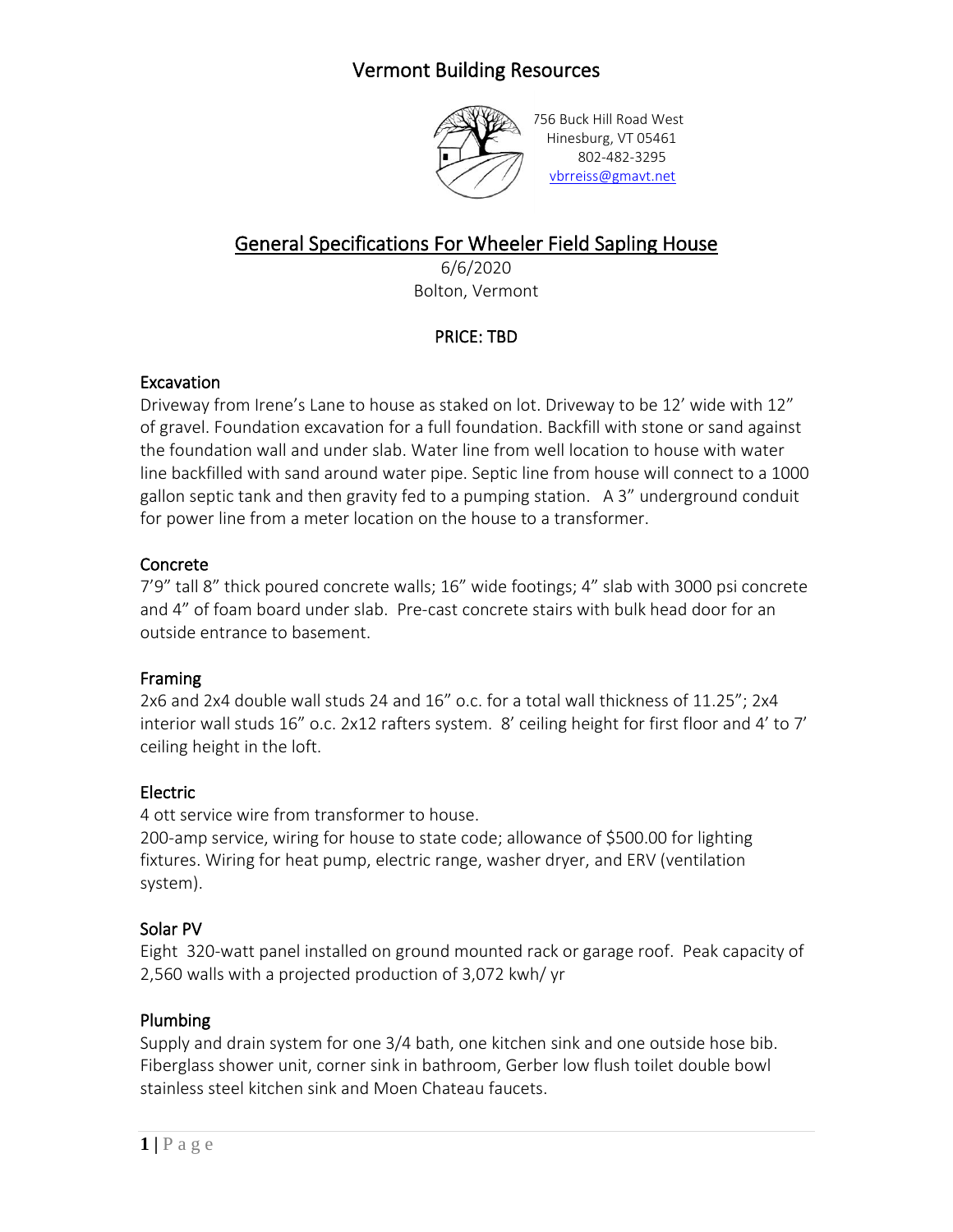# Vermont Building Resources



756 Buck Hill Road West Hinesburg, VT 05461 802-482-3295 [vbrreiss@gmavt.net](mailto:vbrreiss@gmavt.net)

#### **Heating**

One single head 6k btu/hr Mitsubishi Hyper Heat air-air heat pump on the lower level and one 1500 watt electric resistance heater for back up.

# Domestic Hot Water

Reheem 50-gallon domestic hot water heat pump, located in the basement.

# Well/ Water Supply

Water supply will be from a drilled well located on site as noted on the site plan and state approved permit provided by Vermont Building Resources. Connection will be made from the well to mechanical room.

## Insulation

4" EPS foam under slab; 11.25 " (R-42) of dense pack cellulose in all framed exterior walls; 9" of closed cell foam in the rafters; all windows and doors foamed in place as well as all penetrations to attic. 3.5" closed cell foam with intumescent paint on basement walls.

## Exterior Doors and Windows

Paradigm windows as noted on the plans with a combination of awning and casement windows. All windows will have tri-pane glass with low-e coating. Windows will be white exterior and interior and have 4 9/16" primed pine jambs and standard screens, with sheetrock returns. Exterior doors are ThermaTru Smooth Star doors with a full glass door on the first floor and a flush door in the basement.

## Exterior Trim

Exterior trim to be pre-primed pine P-5; facia to be 1x 8 P5 pine; corner boards to be 1 x 6, P-5. Soffit to be 3/8 plywood. Exterior casing on doors and windows will be 5/4 x 4 P5 pine or similar trim. P5 trim has one coat of finish paint over one coat of exterior primer.

## Siding

Siding to be Hardie wood/concrete composite clapboard pre-painted from the factory; reveal for the clapboard siding and shingles will be 5".

## Roofing

IKO asphalt shingle roof. Standard color to be selected by owner

## Interior Doors

Four paneled pine with clear jambs and brushed nickel hinges.